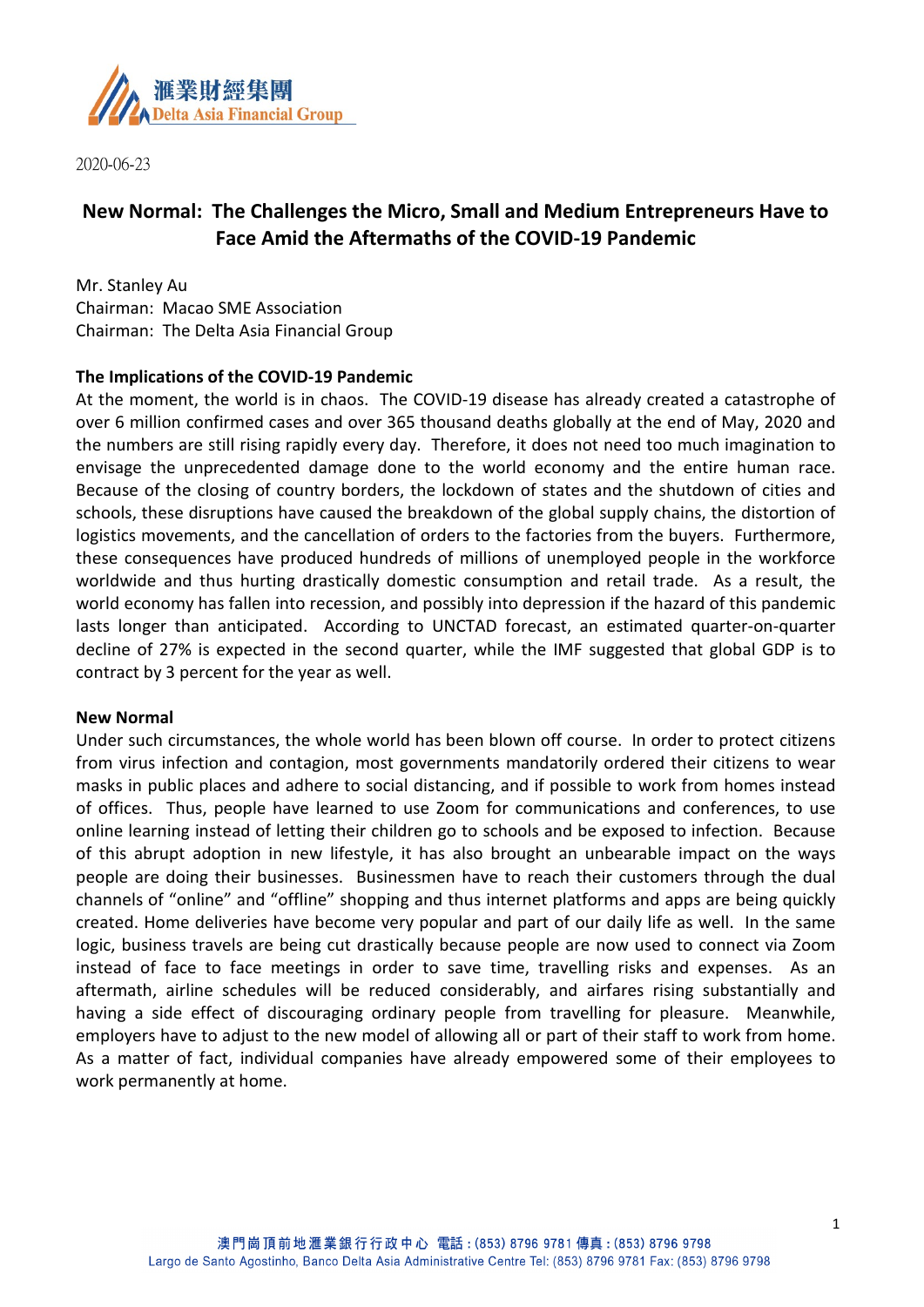

#### **How to Survive this COVID-19 Pandemic**

Besides adapting themselves to the new normal, MSMEs (micro, small and medium entrepreneurs) have to learn to find new niches in marketplaces through innovation and digitalisation in order to survive in this economic turmoil and forgoing some past stale services and business practices. Needless to say, some of the biggest challenges confronting the MSMEs in the retail business today are the drastic drop in the number of visiting customers, the restrictions through social distancing, the shortage of usual staff members to cater to the customers due to quarantine at home and thus a consequential reduction in revenues. In order to overcome this nexpected sudden changes in business environment, the MSMEs have to find ways to suit the customers' needs, for instance, by letting their customers to access them through online platforms, mobile phone apps and home delivery services. For those factory owners who are encountered with problems of order cancellations and shortage of workers, they have to consider such options as cutting costs and increasing productivities by introducing robots and AI automations into their factories. As a matter of fact, many of their newly descended hurdles can easily be overcome by seeking the help of online business models such as the Zoom conference technology, big data and digitalisation. Of course, they should not forget their duty to retrain their staffs and workers to cope with the newly flushed in unorthodox business conditions. There are, in fact, numerous ways to counter the myriad new challenges they are facing every day. They should keep in mind the motto: Our fate is in our own hands. And, it depends entirely on how determined we are to fight this uphill battle through innovative ideas and technological breakthroughs.

## **The Implementation of U.N. Sustainable Development Goals 17 as a Means to Preserve a Better World after this Devastating COVID-19 Pandemic**

The prevailing COVID-19 epidemic has developed rapidly into a pandemic that has devastated mankind and upset drastically our normal lifestyle. As a result of the lockdown of cities and the horrible number of infected patients, the loss of many beloved members in the families, as well as the social distancing, the world's routine orders have been disrupted and people have become selfcentred, emotional and usually pessimistic in their futures. Therefore, there is an urgent need that we have to establish a set of new social orders to help maintain the normal social life of mankind, especially for the benefit of our next generation. With foresight, it is indeed timely that through the auspicious of the United Nations in September 2015 Heads of State and Government agreed to set the world on a path towards sustained development through the adoption of the "2030 Agenda for Sustained Development."

These 17 Sustainable Development Goals can be briefly summarised as follows:

- 1. End of poverty
- 2. End hunger and secure food security
- 3. Ensure healthy life and promote well being
- 4. Ensure inclusive and equitable education
- 5. Achieve gender equality
- 6. Sustainable management of water and sanitation for all
- 7. Provide reliable energy for all
- 8. Promote sustainable economic growth and employment and decent work for all
- 9. Build resilient infrastructure and promote industrialisation and innovation